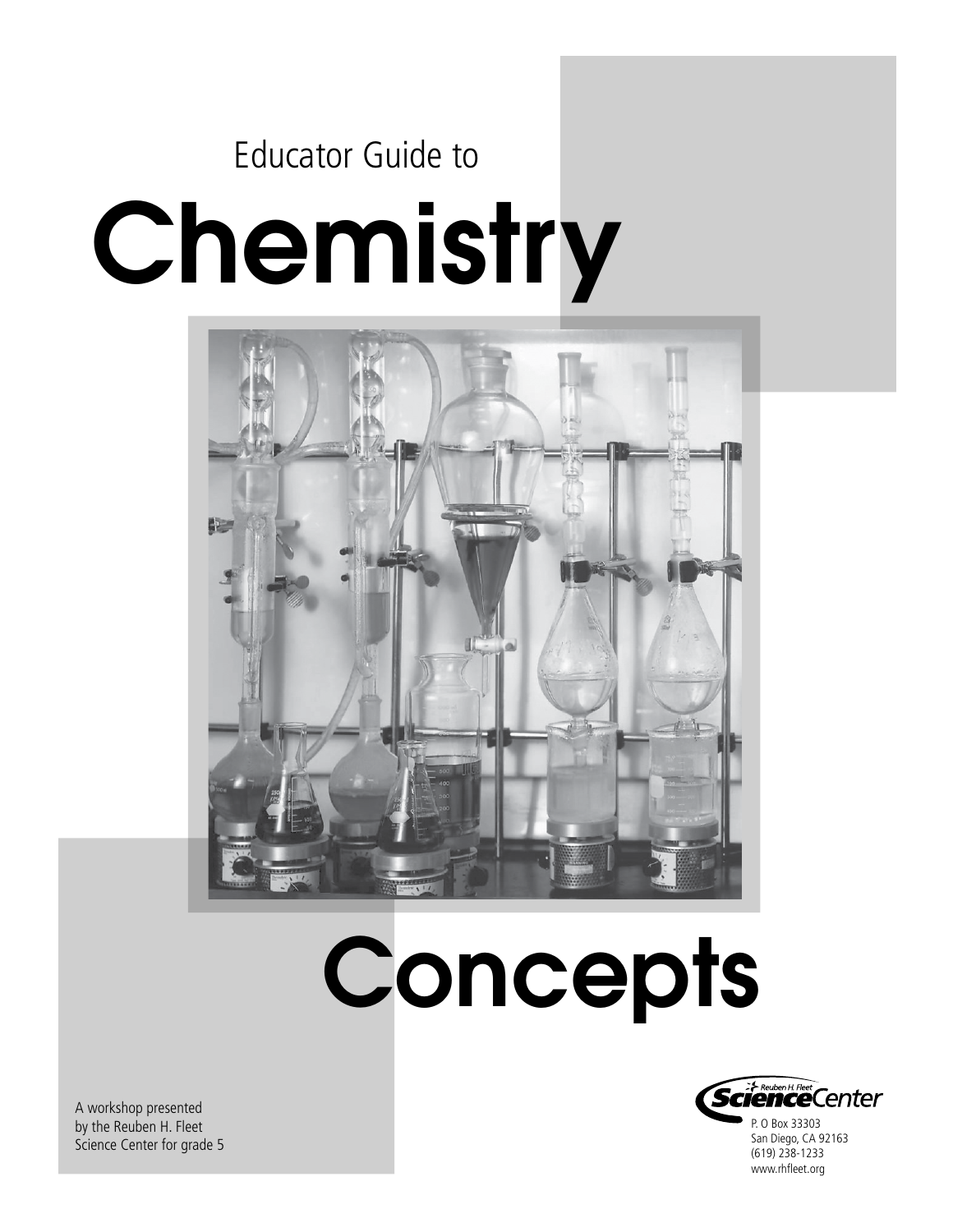### **ALKA SELTZER ROCKETS**

#### **OBJECTIVE:**

Students will create a chemical reaction to test Isaac Newton's Third Law of Motion.

#### **MATERIALS:**

- 1/4 of an Alka Seltzer table
- FUJi® 35mm film canister (other film canisters
- do not work as well for this activity)
- Warm water

#### **NOTE:**

Do this activity outside or in an area with high ceilings. Also be sure not to stand over the rocket since it will be shooting up in the air.

#### **TO DO:**

Fill the film canister 1/4 full with warm water. Drop in 1/4 table of Alka Seltzer - no more. Not only will this help you to conserve tablets enabling you to do more launches, this amount will also be strong enough to launch the rocket 10 to 30 feet in the air. Snap the lid tightly into the canister, turn it over (so the lid is on the bottom) on a hard surface and stand back.

#### **WHAT'S GOING ON?**

This activity is an example of Newton's Third Law of Motion that states "For every action there is an opposite and equal reaction." If you look at the ingredients for Alka Seltzer, you will see that it contains citric acid and sodium bicarbonate (baking soda).

When you drop the tablet in the water, the acid and baking soda react to each other and build up gas pressure inside the film canister. Gas has the ability to expand and fill its container completely.

In this case, the gas keeps expanding in the film canister until enough pressure is built up to blow the canister from its lid. The reaction is the launching of the canister up in the air.

#### **TAKING IT FURTHER**

If you vary the temperature of the water, your rocket will shoot to different heights. The warmer the water, the higher it will go. Also try different amounts of Alka Seltzer and watch how it changes your rocket.

#### Canister Top